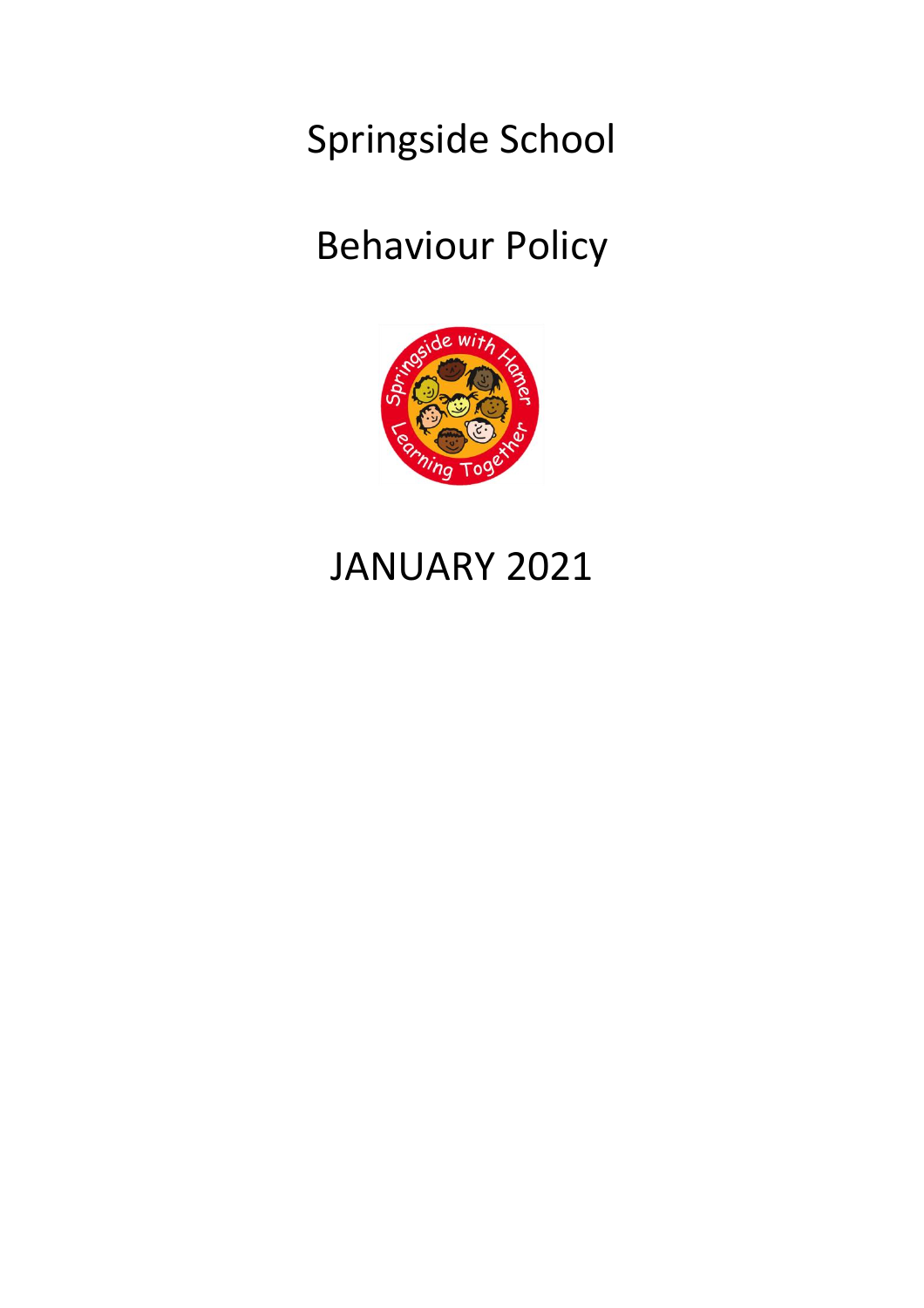### **1. Introduction**

At Springside School behaviour means the way in which people conduct themselves which is acceptable to society.

Our policy is written taking account of Government and Local Authority guidelines.

We believe that all people should be valued equally and treated with courtesy and respect. The school believes that it is important to create an environment which promotes and encourages a shared responsibility for ensuring that this takes place.

As a special school for learners with learning disabilities and difficulties we have a wide range of abilities to cater for. Many of our young people are intellectually immature and as such expectations regarding their conduct must be modified; profound learning difficulties, severe learning difficulties, Autistic Spectrum Conditions, Prader-Willi have a direct impact upon how these young people conduct themselves.

Some learners have learned to express themselves through inappropriate conduct and/or behaviours to gain the attention of a desired individual and in these cases the careful management of their conduct is essential and should be seen as integral part of an individual's Behaviour Support and Positive Handling Plan.

In other cases, more able learners with moderate learning difficulties can display willful behaviour that require a firm and consistent approach commensurate with practice in a mainstream school. Conditions such as ADHD, autistic spectrum conditions, mental health conditions or the impact of medication need to be taken into account regarding the expectations of a young person's conduct and our reactions to this.

Here at Springside we believe that all behaviour is a form of communication. We are always striving to develop our learners to ensure this communication is appropriate and as easy as possible. Nevertheless, there are occasions where our learners require different levels support as they develop these skills.

It is recognised that the special school and the mainstream school need to work closely in order to help learners to learn what is appropriate and acceptable behaviour both in and out of school.

Parents have a crucial role to play in this partnership, including:

• agreeing the expectations of learner behaviour in the school policy, and encouraging their learner/s to accept the school's standards for themselves;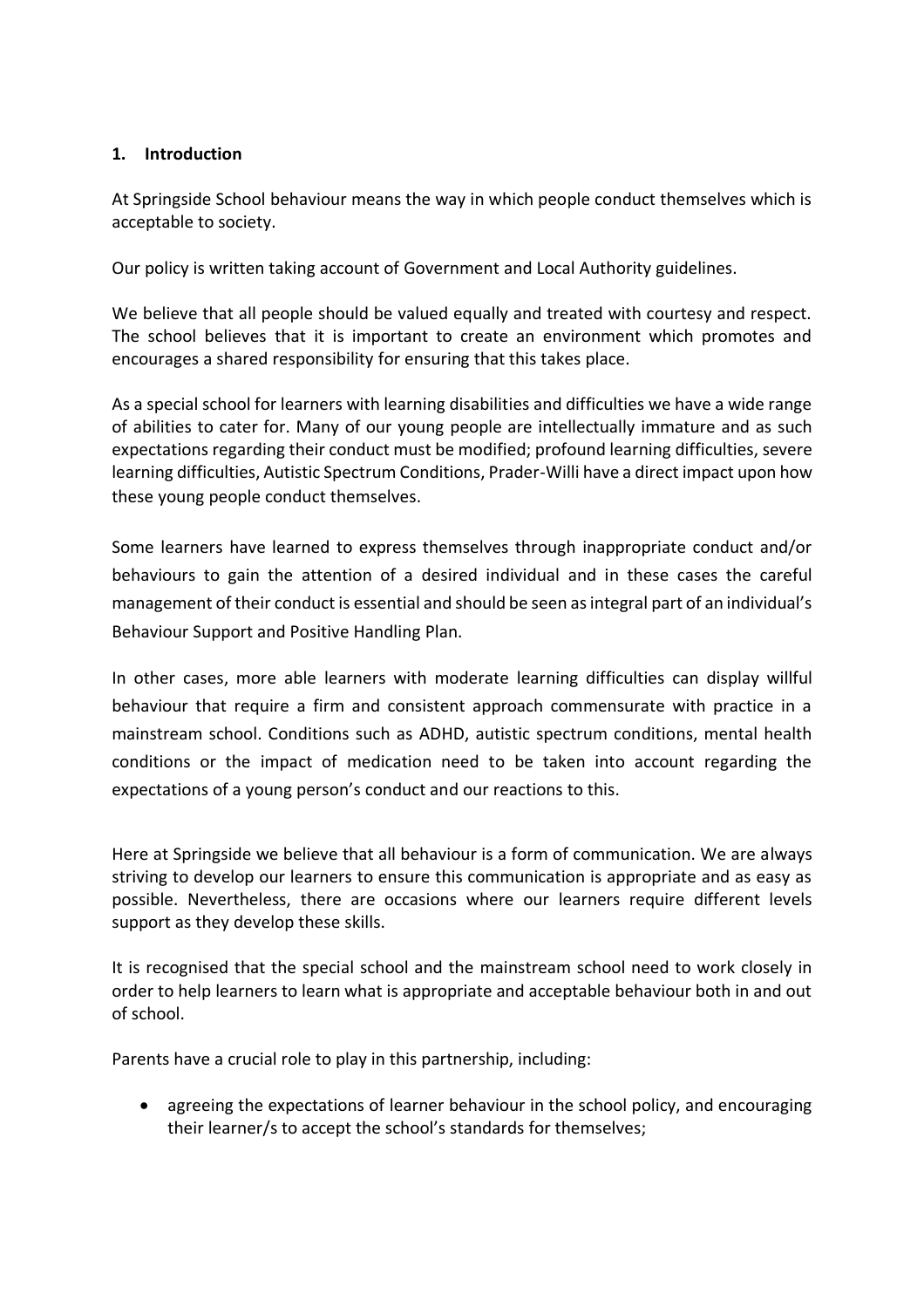- supporting individual behaviour programmes, e.g. assessment, re-enforcement of agreed targets, contributing towards agreed rewards and sanctions;
- reporting concerns to school;
- encouraging their learner/s to be successful and praising their achievements;
- adhering to school procedures regarding visitors to school, which are designed to protect learners whilst they are on school premises;
- being informed about school's work on Peer Massage, Team Teach, Dinosaur Schools and the Th.Inc. room principles.

We take any incidents of inequality, bullying, racism or sexism seriously and will investigate and act upon these appropriately. If parents have any concerns, please contact the learner's class teacher or a member of the senior leadership team to discuss them.

In School, the class teacher is responsible for the general welfare and behaviour of individual learners. All staff are kept informed within school of any incidents of unacceptable behaviour. Activities for which a learner can be praised and rewarded will be made known through certificate assemblies. The class teacher has day to day contact with parents regarding individual learners, and this can be through telephone calls, letters home or school diary.

#### **2. Aims**

We aim to:

- Promote positive and appropriate behaviour to create a stress-free environment in which everyone feels valued and secure;
- Create an environment in which the focus is on positive praise and reward for achievement.

#### **3. Objectives**

We will do this by:

- Supporting learners to learn to manage their own behaviour and to accept responsibility for it, using a range of appropriate methods;
- Raising learner self-esteem through encouraging and enabling them to recognise and be proud of their achievements.
- Developing the emotional literacy of all learners through the focussed use of emotional language. The focus emotions will be introduced at our weekly assembly and embedded into school life.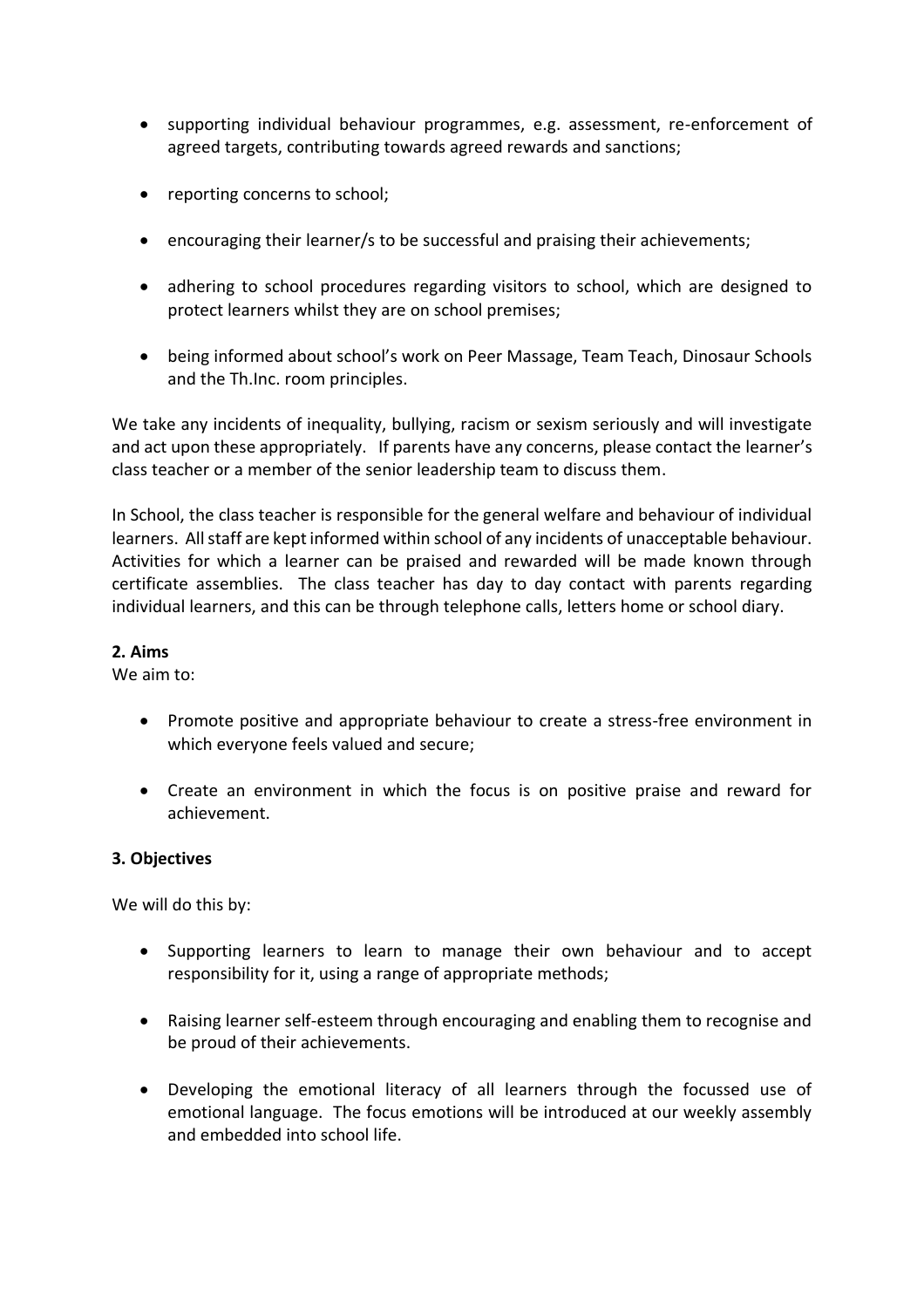• Writing Individual Behaviour Support and Positive Handling Plans as needs arise; these will always either be written in collaboration with or approved by a member of the Leadership Team. These plans also act as a risk assessment and the class teacher is ultimately responsible for ensuring these are up to date, including new behaviours and responses. As a school we now place a greater emphasis on Post Incident Learning, to encourage the independence of learners, in relation to developing their behaviour choices. Where appropriate parents and other professionals will be involved in drawing up this programme and monitoring progress. Termly parental progress meetings are arranged to facilitate the sharing of these alongside other pertinent progress information. It is recognised that each learner has different needs and consequently any agreed system of school sanctions must be flexible enough to respond to those needs. As a school we do not impose punishments, instead we encourage the application of consequences, this ensures they are directly linked to the behaviour and encourages the learner to learn from this.

### **4. Implementation**

Via meetings all staff are aware of learner needs/difficulties and are consistent in approach to each child. All staff are to be aware of individual behaviour programmes and help to maintain/fulfil targets where learners are helped across school. Appropriate behaviour is encouraged via praise, rewards and sanctions – in classes and across school. Peer Massage, Dinosaur Schools, Team Teach and the Th.Inc. Room procedures will be used across school to aid behaviour.

Informed by the Dinosaur School approach, Springside has a number of clear, consistently used, simple rules:

- Hands to self
- Quiet Hand Up
- Feet on the Floor
- Eyes on Teacher
- Good Listening
- Inside Voice

### School Environment and Ethos

It is important that the school environment reflects the fact that people are valued. This is achieved by careful attention to wall displays which are attractive, and include learner work and photographs; a welcoming reception area; procedures for ensuring visitors to school report to reception thereby protecting the safety and security of people in school. It is also important that the school premises are maintained and cared for to a high standard so that learners and staff can feel proud of their school and want to contribute personally to this quality environment.

#### Planned opportunities for celebrating achievement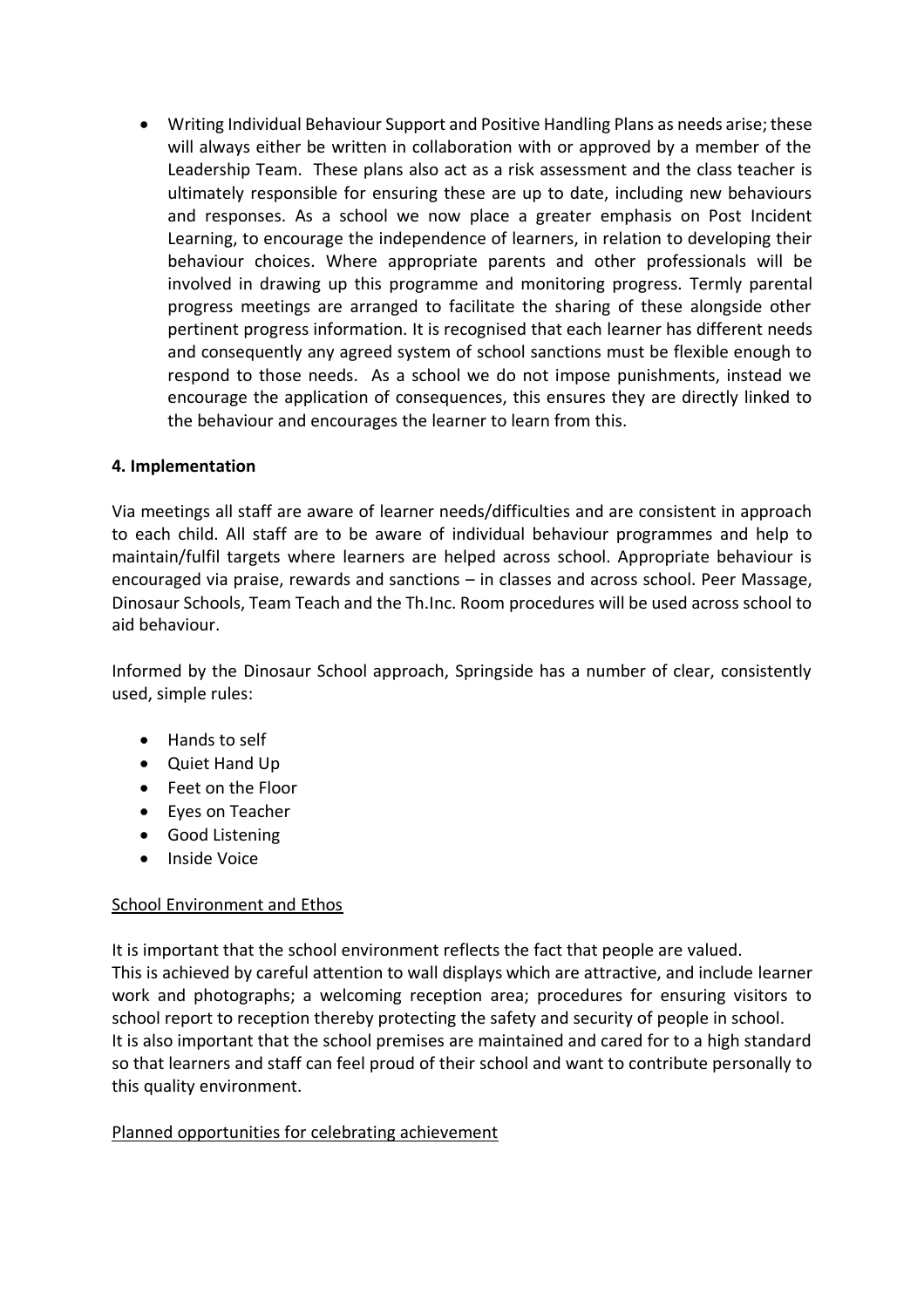All school procedures designed to encourage appropriate behaviour in school, are based on the belief that people wish to be successful in what they do. Springside School plans opportunities to celebrate learner achievement, and these include:

- class systems of praise and reward
- weekly assemblies when learners are awarded certificates for achievements
- involvement in extra special events
- Termly Celebration assemblies where parents are invited to celebrate the progress and achievements of learners.

### **5. Assessment, Recording and Reporting**

Class teachers will assess learners' behaviour and record in general under 'Social, Emotional and Mental Health' on PLPs. For learners who receive Th.Inc they will receive an additional half-termly assessment to further determine the impact of this.

Class teachers will report to parents via Annual Review Reports, Review Meetings and Parents' Evenings. If individual needs arise Individual Behaviour Programmes will be written and parents will become involved with this procedure. Parents views will always be taken into consideration.

Following any incident whereby a child/ adult is placed at risk an Individual Behaviour Support and Positive Handling Plan must be written by the class teacher to detail how they will reduce the risk of the incident reoccurring.

All incidents are recorded electronically on CPOMS.

This area, as do many other areas of our work, requires judgment. We do not want staff to spend undue time filling in unnecessary paperwork at the expense of looking after the learners. However, staff need to understand that recording incidents safeguards them as well as the learners.

When recording a significant incident staff will follow these points;

- Record the incident on CPOMS asap.
- Inform a member of the leadership team asap.
- Consider the effectiveness of the learner's behaviour support and positive handling plan and amend the plan if necessary.
- A record of communication with parents/carers to inform of incident
- A record of medical examination (checking for accidental bruising/scratching)

Any incident which could be open to misinterpretation or place staff in a position where they could be vulnerable to allegations should be recorded. If a learner or member of staff is unusually distressed by an incident, or the learner and/or family, has a history of problematic relationships, it is safer to record the incident on a significant incident form.

### **6. Monitoring and Evaluation**